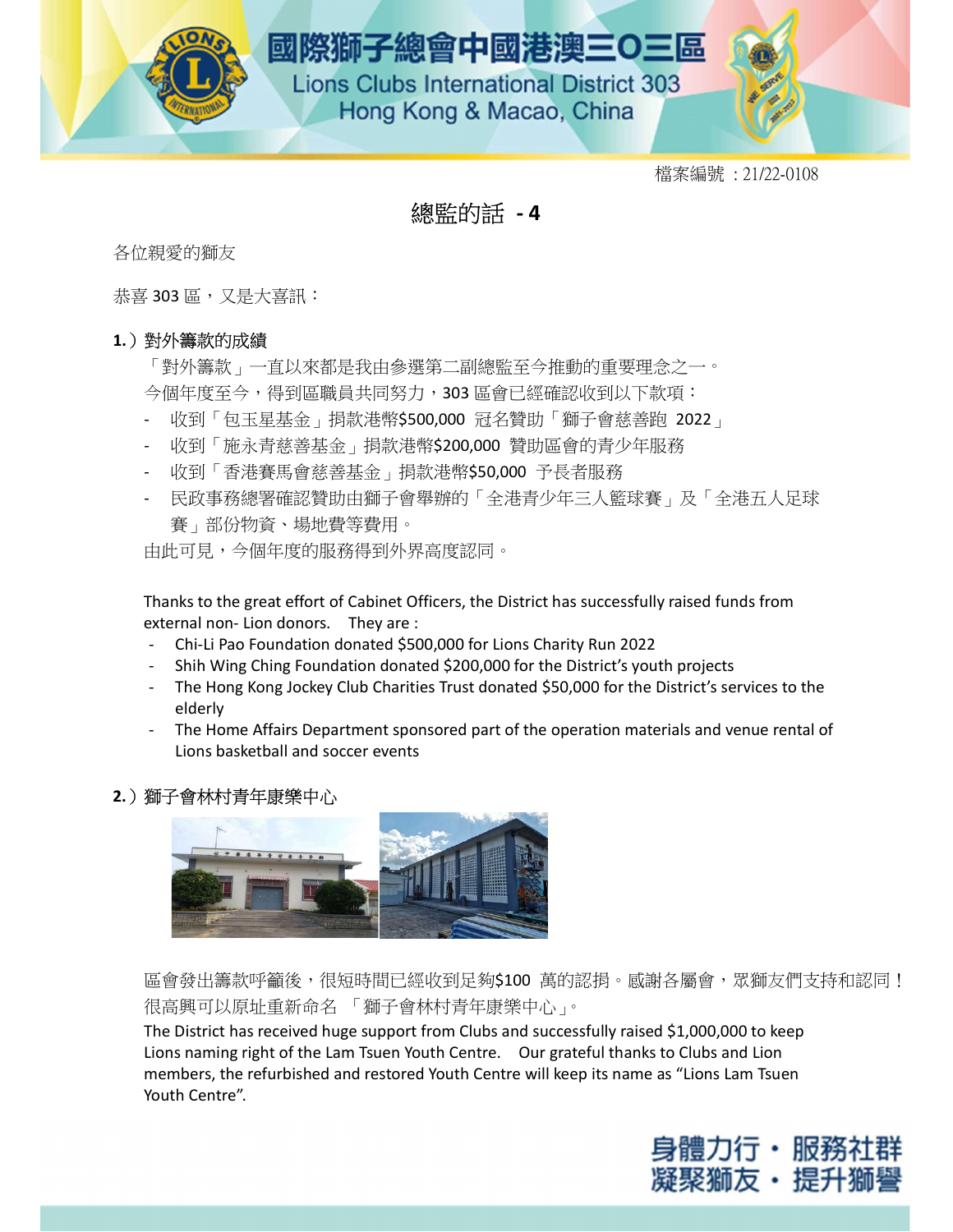

# 國際獅子總會中國港澳三O三區

**Lions Clubs International District 303** Hong Kong & Macao, China

3.)「獅子會活動中心」





- 已經開始運作,多個分會在中心舉行了不同的服務。
- 將於 10 月 9 日舉行揭幕儀式。
- 地點 : 荃灣荃景圍 87-105 號荃灣中心地下。 歡迎大家參與出席。

The District's two Lions Activity Centre are now in operation. An official opening ceremony has been scheduled for 9<sup>th</sup> October 2021 at the Tsuen Wan Centre.

## 4.)會員人數繼續增長

截至 2021 年 10 月 4 日,會員人數為 2306 人。回到疫情前。遠超過國際總會對會員增 長的要求。As of 4<sup>th</sup> October 2021, the District membership has reached 2306. There is a rebounce in the momentum of membership growth comparable to the pre-covid period.

## 5.)「區職員暨屬會職員聯合就職典禮」

一年一度最大型的區職員暨屬會職聯合就職典禮確認於 10 月 16 日在香港會議展覽中心舉 行,屬會訂座踴躍,訂位數目逾千。相信會有難忘的就職典禮。

The Joint Installation Ceremony of Office Bearers will be held on 16<sup>th</sup> October 2021 at the Hong Kong Convention and Exhibition Centre. Clubs and Lion members are enthusiastic and over 1000 Lion members and guests will attend.

### 6. ) 獅子會國際基金會(LCIF)捐款

截至 9 月 25 日,收到獅友約 US\$157,300 捐款,較去年同期為高,再創新記錄。感謝大 家一齊支持獅子會國際基金會 LCIF 人道服務!

As of 25th September 2021, the District received approximately US\$157,300 donations for LCIF from members. Thanks to all donors for your support and the total amount of donations received is of record high when comparing with the same time period last year.